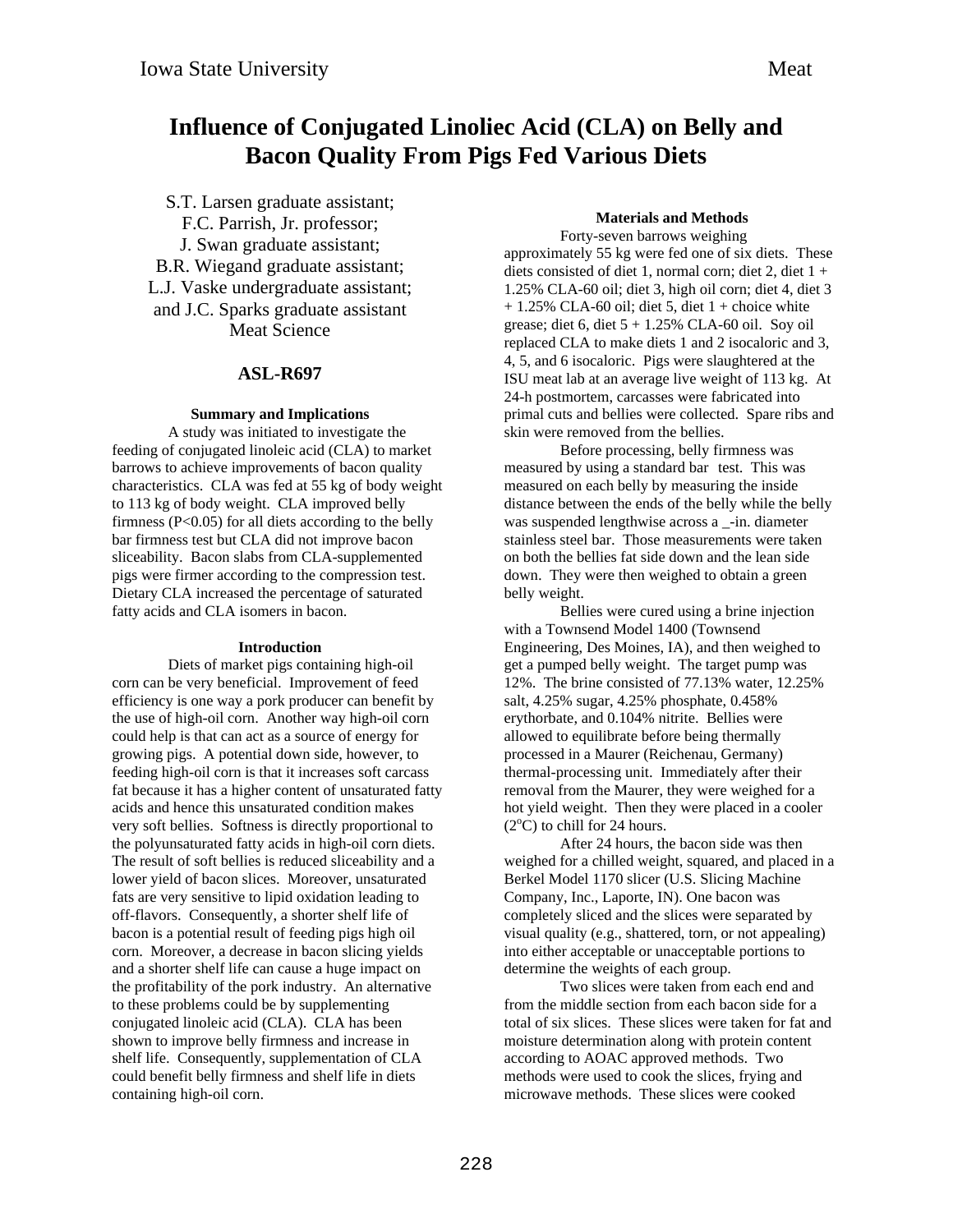beyond the "limp" stage or until the desired crispness was reached. One method cooked the slices by using a standard frying skillet at 177°C. The slices were cooked on the first side for 2 minutes and 30 seconds, and then they were turned and cooked for another 1 minute and 30 seconds, and turned one more time and cooked for 30 seconds. The slices were then blotted dry by using a paper towel. The second method cooked the slices by using a Radarange microwave with 1500 max watts. The slices were placed on a microwavable tray, placed in the microwave and cooked at full power for 2 minutes

and 20 seconds, and then rotated  $180^{\circ}$ , and cooked for another 2 minutes and 20 seconds. The slices were then blotted dry by using a paper towel. Slices were frozen in liquid nitrogen and then ground. Two slices were taken from each end and from the middle section from each bacon side for a total of six slices for lipid oxidation tests (TBA), once a month for five consecutive months. Oxidation products were measured with a mass spectrophotometer at 532 nm. The TBA values are reported as milligrams of malonaldehyde per kilogram of sample. The slices also were frozen in liquid nitrogen and ground prior to doing each TBA. The other bacon side was partially sliced and three 10.16-cm slabs were taken at 25, 50, and 75% of the length of the belly from the shoulder end for compression tests. Compression tests were taken at 25, 50, and 75% of the width from the navel edge of the bacon slab. Two slices were taken from each end and from the middle section from each bacon slab for a total of six slices were taken for lipid analysis. Results were analyzed with the proc GLM procedures of SAS. Means were considered different at a preset

P value of 0.05 or less. The means shown in the tables are least-squares means produced by SAS.

#### **Results and Discussion**

Belly firmness values according to the belly bar firmness test of fresh bellies are shown in Table 1. As expected, the bellies from CLA-fed pigs had increased belly firmness when measured fat side down according to the belly bar firmness test. Bellies from CLA-fed pigs also increased belly firmness lean side down for the normal corn with choice white grease diet. However, CLA only slightly increased the other two diets, though not significantly.

Belly processing weights (kg), processing yields (%), and sliceability weights (kg) of bellies from pigs fed various diets are shown in Table 2. No differences were observed between any diets according to these observations.

Effects of frying (F), microwave (M) and raw (R) on moisture, fat and protein percentages of bacon from pigs fed various diets using two different cooking methods are shown in Table 3. Significant differences were observed for moisture percentages of raw bacon slices compared with the cooked bacon slices, regardless of cooking method within each treatment. No differences were observed for protein percentages.

TBA values of bacon from pigs fed various diets are shown in Table 4. No differences were observed for TBA values over a 5-month shelf life study.

Data in table 5 shows least squares means for compression values (kg) of bacon slabs from pigs fed various diets. The addition of CLA into the normal corn, high-oil corn and normal corn with choice white grease diets increased bacon slab firmness. Bacon firmness results were also seen in the belly bar firmness test when the bellies were placed fat side down.

Results of the effect of CLA on fatty acid composition and CLA content are shown in Table 6. As expected, CLA increased the percentage of saturated fatty acids, which were palmitic acid (16:0) and stearic acid (18:0). CLA also decreased unsaturated fatty acids, which were oleic acid (18:1) and arachadonic acid (20:4) in every diet. The trans-9, trans-11 isomer was slightly incorporated into the CLA diets, but not at a significant amount. However, the cis-9, trans-11 and trans-10, cis-12 isomers of CLA were significantly increased. The cis-9, trans-11 isomer was incorporated at a higher percentage than the trans-10, cis-12 isomer.

#### **Conclusions**

The increase in firmness of bellies and bacon slabs demonstrated by the supplementation of CLA could save dollars for the belly processors in the bacon industry. The incorporation of CLA into bacon slices could have potentially positive impacts on the health of consumers. CLA has beneficial effects such as enhancing immune function, preventing heart disease and cancer, and body compositional differences could improve the health of consumers. These results with supplementation of CLA in swine diets demonstrate a positive effect on some measures of belly quality. Additional research is currently under way at ISU. This will help examine more closely belly quality with regard to diets containing CLA and high-energy diets.

229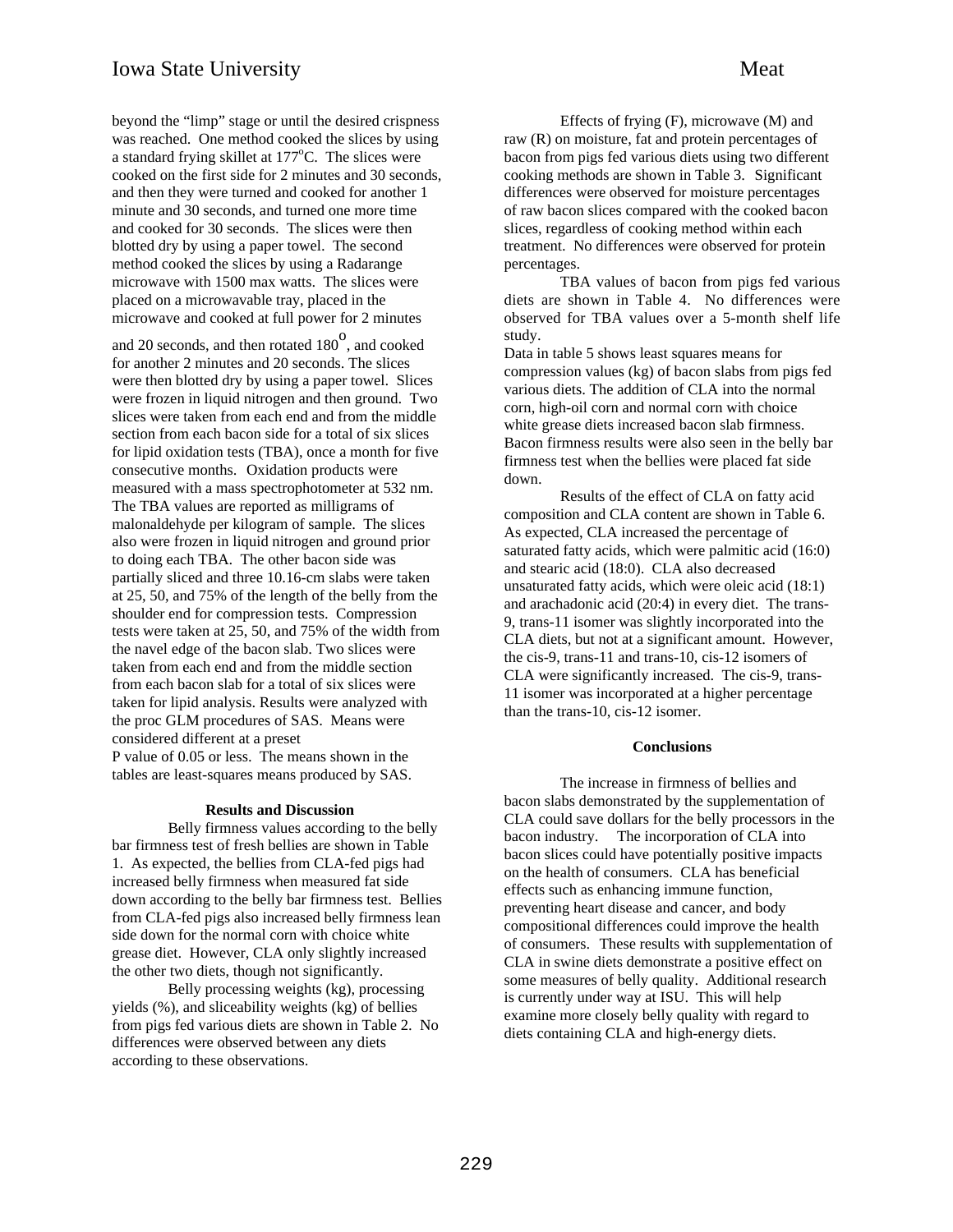|                 | _____           |                      |                  | .               |                    |             |      |
|-----------------|-----------------|----------------------|------------------|-----------------|--------------------|-------------|------|
|                 | ΝC              | NC/CLA               | HOC.             | HOC/CLA         | NC/CWG             | NC/CWG/CLA  | SEM  |
| $1\,D^c$        | 12.32           | 18.80                | 11.13            | 15.98           | 10.08 <sup>a</sup> | $18.62^{b}$ | 1.73 |
| FD <sup>c</sup> | $18.39^{\rm a}$ | $28.68^{\mathrm{b}}$ | 12.85 $^{\rm a}$ | $22.45^{\circ}$ | $12.65^{\circ}$    | $29.21^{b}$ | 2.21 |
|                 |                 |                      |                  |                 |                    |             |      |

| Table 1. Belly bar firmness test (cm) of bellies from pigs fed various diets. |  |  |  |  |
|-------------------------------------------------------------------------------|--|--|--|--|
|                                                                               |  |  |  |  |

 $\,^{\circ}$ Means within a row with different letters are significantly different at P<0.05,

LD, lean side down

FD, fat side down

**Table 2. Belly processing weights (kg), processing yields (%), and sliceability weights (kg) of bellies from pigs fed various diets.**

|                            | <b>NC</b> | NC/CLA | <b>HOC</b> | HOC/CLA | NC/CWG | NC/CWG/CLA | <b>SEM</b> |
|----------------------------|-----------|--------|------------|---------|--------|------------|------------|
| Green wt                   | 5.36      | 5.54   | 5.53       | 5.15    | 5.59   | 5.72       | 0.15       |
| Pumped wt                  | 6.05      | 6.59   | 6.53       | 5.90    | 6.47   | 6.48       | 0.23       |
| Pr smokehouse              | 6.11      | 6.56   | 6.49       | 5.93    | 6.52   | 6.51       | 0.21       |
| Hot wt                     | 5.52      | 5.79   | 5.78       | 5.34    | 5.79   | 5.89       | 0.17       |
| Chilled wt                 | 5.36      | 5.55   | 5.59       | 5.20    | 5.61   | 5.71       | 0.16       |
| Initial loss               | 9.53      | 11.68  | 10.88      | 10.01   | 10.93  | 9.50       | 0.86       |
| 24-hr loss                 | 2.85      | 4.19   | 3.23       | 2.42    | 3.17   | 2.96       | 0.51       |
| Total loss                 | 12.09     | 15.38  | 13.75      | 12.17   | 13.75  | 12.17      | 1.03       |
| Initial wt                 | 5.24      | 5.30   | 5.44       | 5.13    | 5.34   | 5.52       | 0.13       |
| Squared wt                 | 4.02      | 4.24   | 4.30       | 4.09    | 4.07   | 4.44       | 0.12       |
| <b>Acceptable Slices</b>   | 3.72      | 3.97   | 4.05       | 3.82    | 3.80   | 4.05       | 0.12       |
| <b>Unacceptable Slices</b> | 0.30      | 0.27   | 0.25       | 0.27    | 0.27   | 0.39       | 0.05       |

Pr, weight prior to smokehouse,

Initial loss, 100 – (hot cured weight/weight prior to smokehouse),

24-hr loss, 100 – (cooled cured weight/hot cured weight),

Total loss, 100 – (cooled cured weight/weight prior to smokehouse)

**Table 3. Effects of frying (F), microwave (M) and raw (R) on moisture, fat and protein percentages of bacon from pigs fed various diets using two different cooking methods.**

|                       |                    | ΝC        |                    | NC/CLA             |             |             | <b>HOC</b>  |                    |                    |            |
|-----------------------|--------------------|-----------|--------------------|--------------------|-------------|-------------|-------------|--------------------|--------------------|------------|
|                       |                    | M         |                    |                    | М           |             | c           | M                  |                    | <b>SEM</b> |
| Moisture <sup>c</sup> | 16.27 <sup>a</sup> | $12.65^a$ | 47.02 <sup>b</sup> | 11.79 <sup>a</sup> | $12.34^{a}$ | $46.35^{b}$ | $12.30^a$   | $12.39^{a}$        | 41.89 <sup>b</sup> | 2.20       |
| Fact <sup>c</sup>     | 34.15              | 35.61     | 36.33              | 35.89              | 35.10       | 35.90       | $33.33^{a}$ | 36.14 <sup>a</sup> | $42.16^{b}$        | 1.82       |
| Protein               |                    |           | 14.03              |                    |             | 13.84       |             |                    | 12.64              | 0.61       |

|                       | NC/CWG          |                    |             | NC/CWG/CLA  |           |                    |             |                 |                    |            |
|-----------------------|-----------------|--------------------|-------------|-------------|-----------|--------------------|-------------|-----------------|--------------------|------------|
|                       |                 | M                  | R           |             | M         |                    |             | M               |                    | <b>SEM</b> |
| Moisture <sup>c</sup> | $13.66^{\circ}$ | 14.29 <sup>a</sup> | $45.31^{b}$ | $12.83^{a}$ | $13.85^a$ | 45.14 <sup>b</sup> | $10.89^{a}$ | $15.96^{\circ}$ | 44.29 <sup>b</sup> | 2.20       |
| Fact <sup>c</sup>     | 36.33           | 33.68              | 38.06       | 33.13       | 34.16     | 38.08              | 38.05       | 35.68           | 38.79              | 1.82       |
| Protein               |                 |                    | 13.24       |             |           | 13.69              |             |                 | 13.62              | 0.61       |

 $\textdegree$  Means within a row with different letters are significantly different at P<0.05.